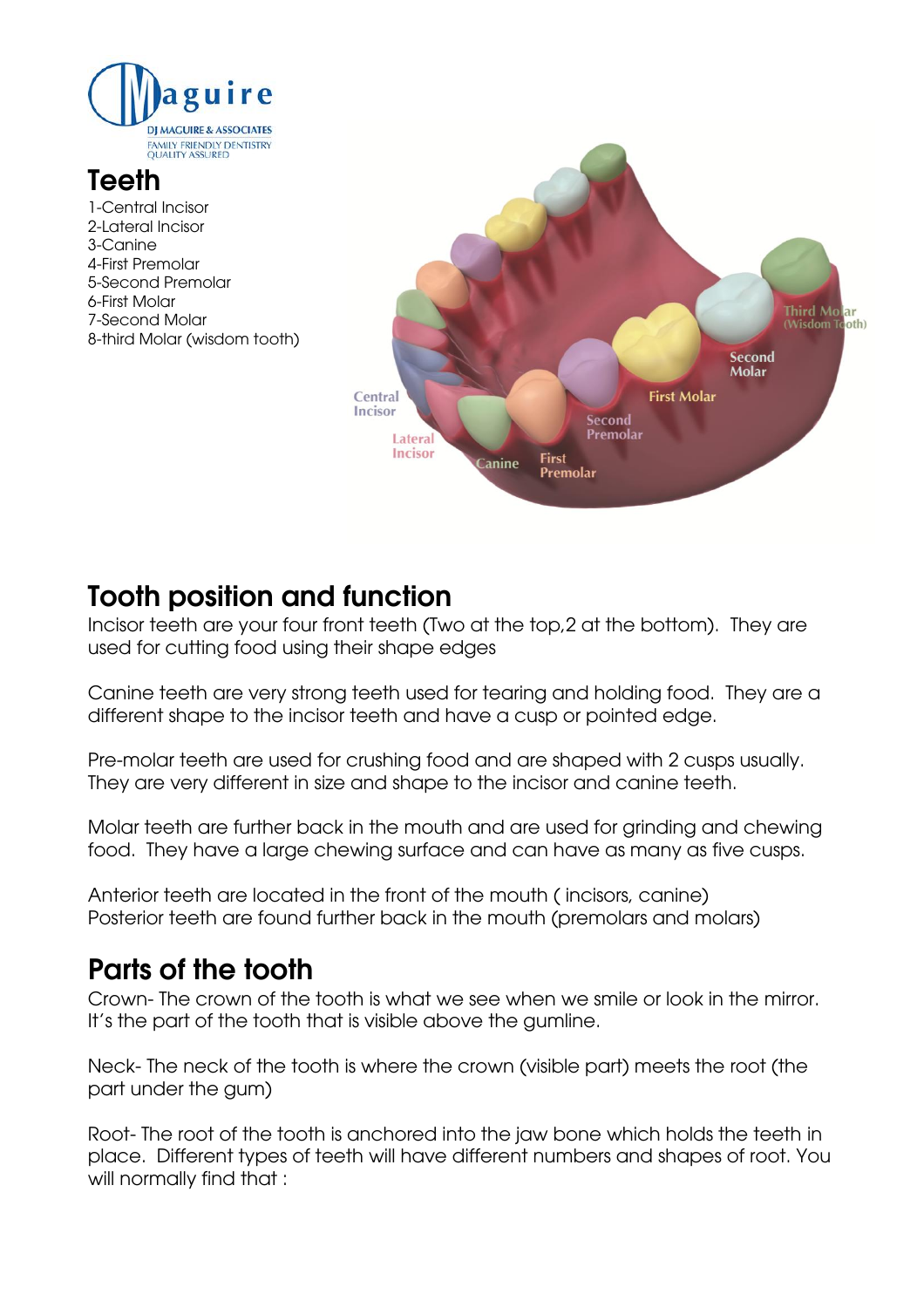Incisors and canines - Usually have one root

Premolars/molars- Will have either 1,2 or 3 roots depending on where they are located in the mouth.



## **Tooth tissues and structures**

There are four main tissues and substances that form teeth

#### **Enamel**

Tooth enamel is the hardest material found in the human body. Enamel protects the sensitive parts of the tooth from damage and guards against wear and tear.

There are no nerves or vessels in enamel, it does not feel pain.

### **Dentine**

A layer of dentine is found under the tooth enamel. Dentine is much softer than enamel and has a bone like consistency. It is dentine that gives our teeth a yellow tinge